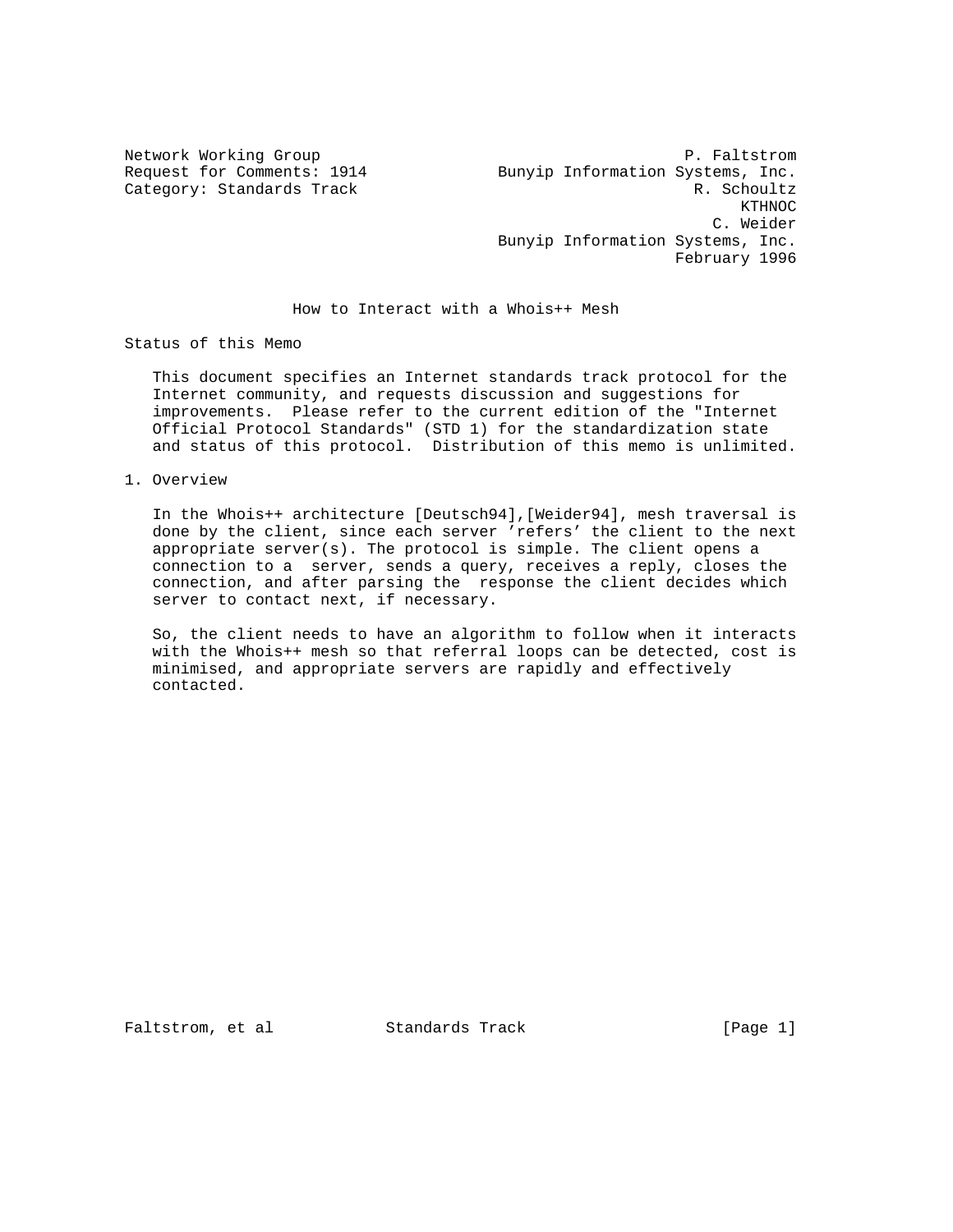## 2. Basic functionality

 Each Whois++ client should be configured to automatically send queries to a specific Whois++ server. The deault Whois++ server can vary depending on which template is desired, and the location of the client with respect to the WHOIS++ index mesh, but as a rule the server should be as local as possible.



Fig 1: The client Z is configured to first query server D

 After getting responses from a server, the client can act in several ways. If the number of hits is greater than zero, the response is just presented to the user. If the client gets one or many servers to-ask answers, the client should be able to automatically resolve these pointers, i.e. query these servers in turn.



 Fig 2: The client Z gets a "servers-to-ask G" response from D and therefore may automatically queries server G.

3. How to navigate in the mesh

 A client can use several different strategies when traversing or navigating around in the mesh. The automatic way of doing this is to just "expand the search" (described in 3.1) and a second method is to use the "Directory of Servers" (described in 3.2).

3.1. Expansion of searches

 If the number of hits is zero, or if the user in some way wants to expand the search, it is recommended for the client to issue a 'polled-by' and 'polled-for' query to the server. The client can then repeat the original query to the new servers indicated.

Faltstrom, et al Standards Track [Page 2]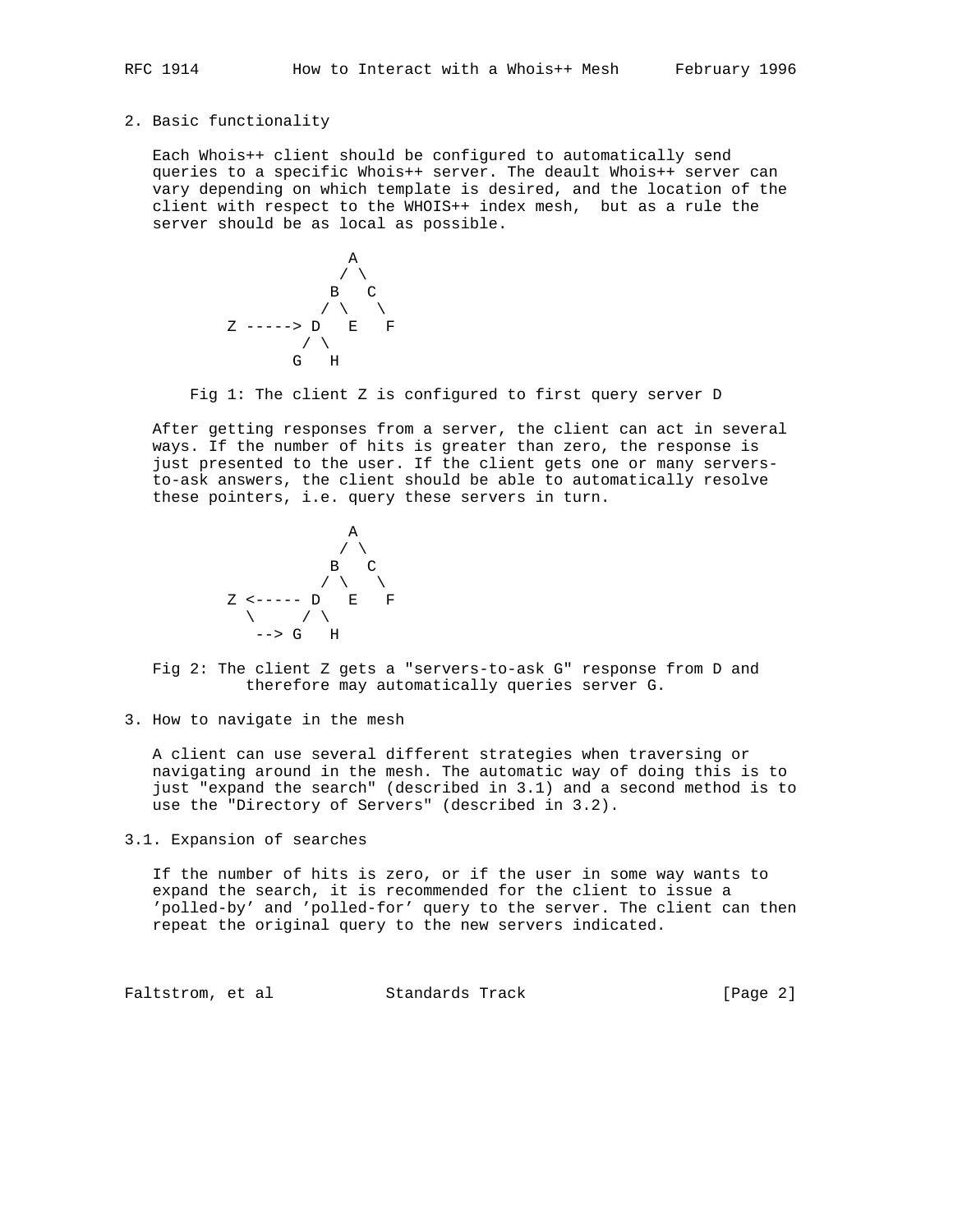

 Fig 3: The client Z gets a "polled-by B" response from D and therefore queries server B.

 The client must always keep track of which servers it has queried because it must itself detect loops in the mesh by not querying the same server more than once.



 Fig 4: The client Z gets a "servers-to-ask D" response from B but Z does not query D because the server D has already been queried.

 So, the default expansion of a query by a client causes increasingly more comprenhensive index servers to be queried; the forward knowledge contained in the index server mesh allows rapid pruning of these larger trees.

 All loop detection and elimination is done in the client, rather than in the server mesh. This decision was made because loop detection and elimination are quite difficult to build into the mesh if we are to continue to allow each server to participate in multiple hierarchies within the mesh.

3.1.1. Optimising the mesh

 If organization A tends to use organization B's WHOIS++ server frequently, for example if A is cooperating in a project with B, A may wish to make B's server locally available by creating a local index server which retrieves the centroid for both organizations. When A's client then expands a query which is looking for someone at B, the client can much more rapidly resolve the query, as it does not have to find the top level servers for the tree to which A and B both belong.

Faltstrom, et al Standards Track [Page 3]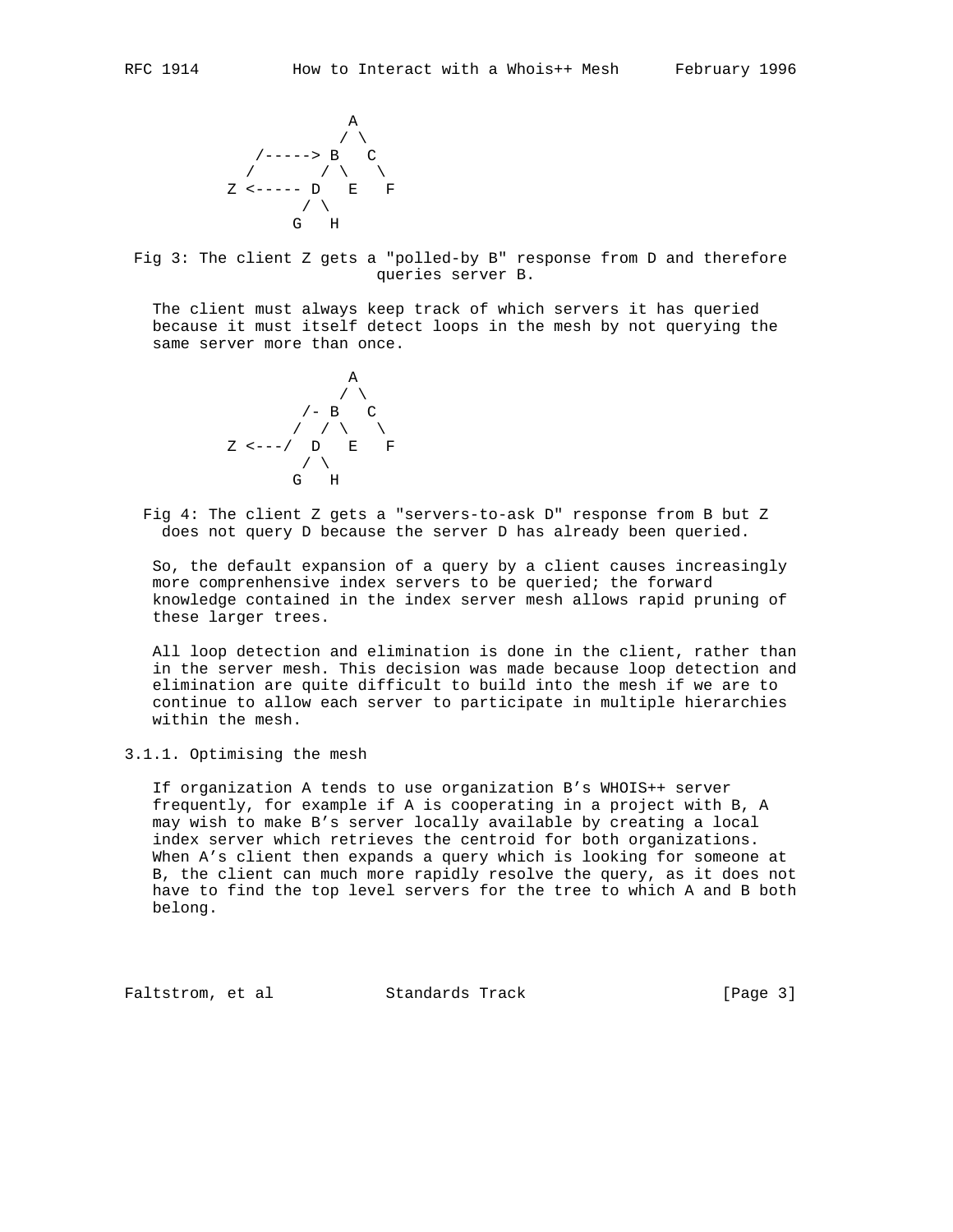

Fig 5: The server B gets a centroid from server F



 Fig 6: The client queries server D, gets zero hits back, expands the search and gets a "polled-by B" response back.



 Fig 7: The client Z queries server B and gets "servers-to-ask F" response back.



Fig 8: The client Z queries server F and gets the answer.

 The example given in Fig 5-8 shows that the algorithm works even though the Whois++ mesh is not a tree. There are many reasons why a given index server mesh might be 'short-circuited'. For example, in the case of a multinational company, the Swedish branch of Acme Inc., is polled both by the national server in Sweden and the headquarters server in the USA. By querying the Swedish server, one finds all

Faltstrom, et al Standards Track [Page 4]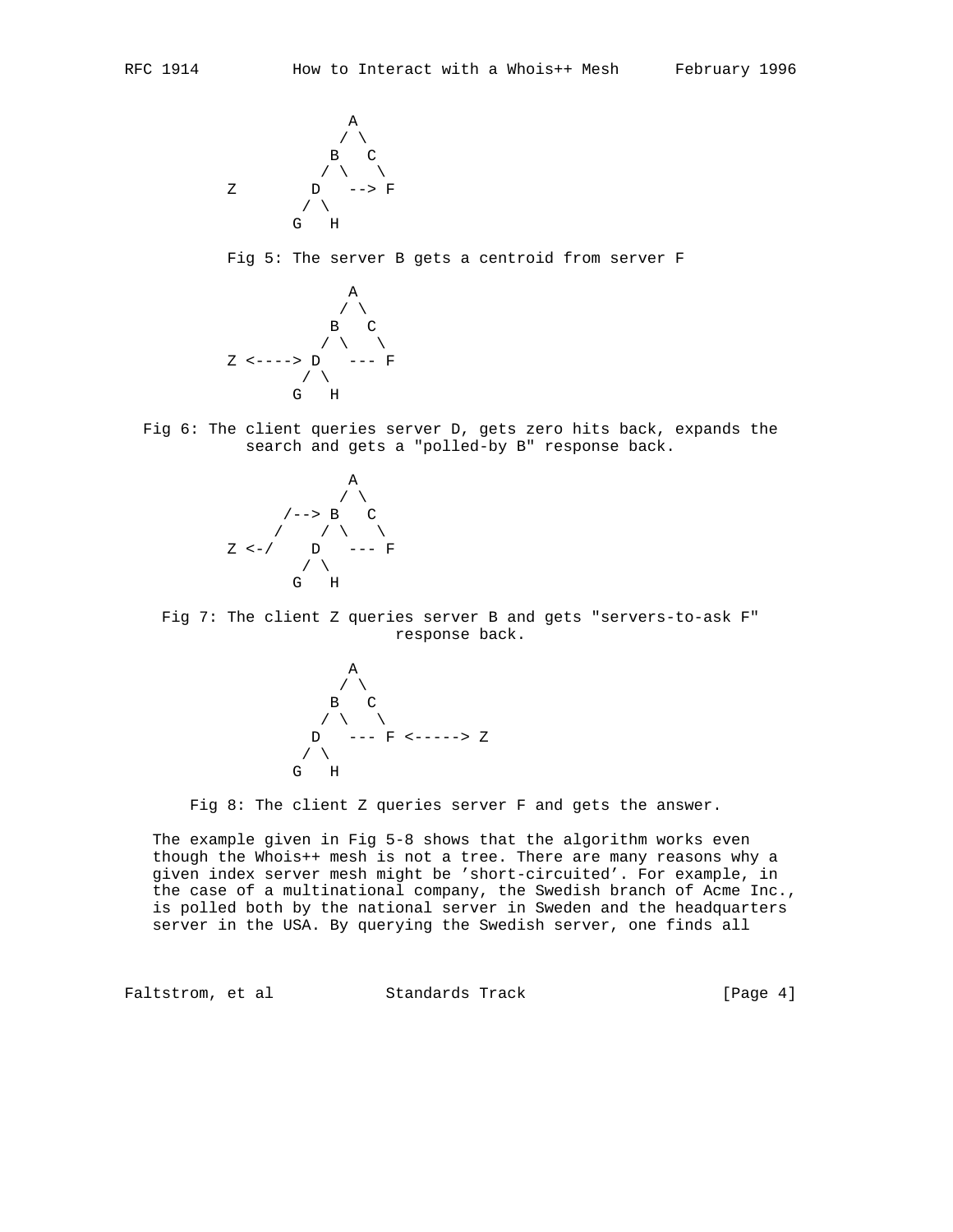persons working at the Swedish branch of Acme Inc., but by querying the Acme Inc. server in the USA, you will find all employees in the company, including those in Sweden.

 Note that the location of a server does not implicitly narrow the search, i.e. you have to specify all information when sending a query to a server. In the example above, one can see that by just querying a server for companies in the USA, you will not implicitly only get hits from records in the states, because the Acme Inc. server in the states has polled a server in Sweden. So, in this case you have to explicitly include "country=USA" in the query if you are only interested in those records.

 Although the WHOIS++ index service has been designed to make searches at any location in the index mesh quite effective and efficient, blindly expanding the query can incur an exponentially growing cost in resources, and, as charging for responses is implemented in parts of the WHOIS++ index service mesh, growing cost, automatic expansion is not recommended. More sophisticated clients should also be configurable to "cut off" some servers from a search, i.e. a blacklist of servers. This might be needed when searching for records and one server might have a very high cost (in dollars) so one might want to explicitly forbid the client to send queries to that server.

3.1.2. The algorithm used by the client

 By following this algorithm a client finds all records in a mesh which the first Whois++ server queried belongs to.

The algorithm for the client follows:

 Query := data to search for; QueriedServers :=  $\{\}\$ ; AnswerList :=  $\{\}\$ ; OriginalServers := { known servers to this client }; while OriginalServers is not empty do: ServerList = OriginalServers; while ServerList is not empty do: Server := ServerList[1]; if Server is not in QueriedServers then do: send Query to Server; Answer := answer from Server; append ServersToAsk to ServerList; remove Server from ServerList; append Answers to AnswerList; end; done; if query should be expanded then do:

Faltstrom, et al Standards Track [Page 5]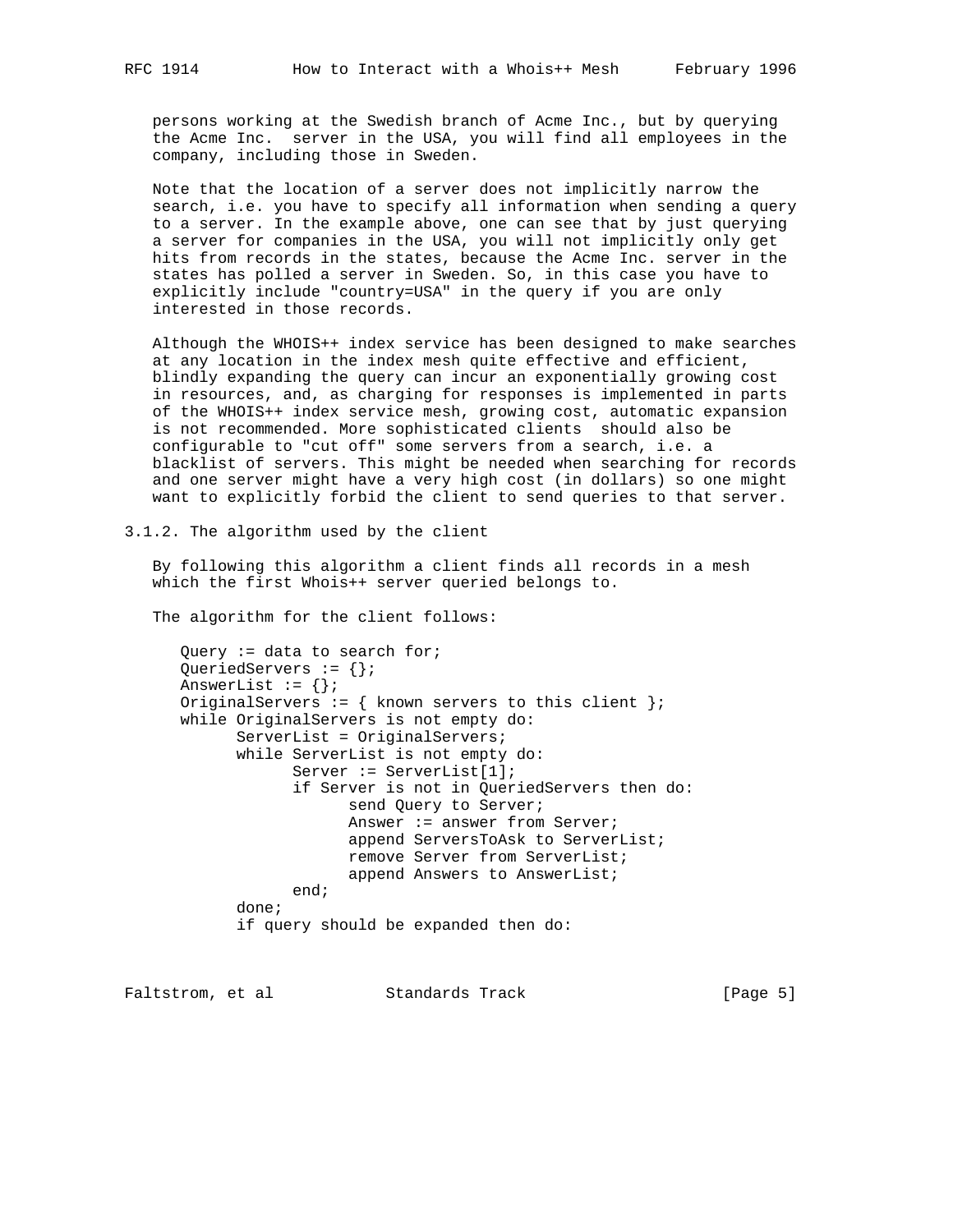ServerList := OriginalServers; OriginalServers :=  $\{\}\$ ; while ServerList is not empty do: Server := ServerList[1]; send Polled-For-Query to Server; Answer := answer from Server; append Answer to OriginalServers; remove Server from ServerList; end; done;

display AnswerList to user;

3.2. The Directory of Servers

done;

 A second way of finding the correct server to query is to use a separate service we call the Directory of Servers. The Directory of Servers is a special Whois++ server which polls every Whois++ server for information about common information among the records on that perticular server.

3.2.1. How should a client use the Directory of Servers?

 A client that want to very quickly find what servers serves USER templates in Sweden, should do it this way:

- 1) The hostname and portnumber of the directory of Servers have to be preconfigured in the current version of the protocol.
- 2) Query the Directory of Servers for serverhandle records for country sweden. This gives information of all these servers. By presenting this information to the user the user should be able to start the search at some closer server.

 Note that we at this moment doesn't think this should be an autmatic process in the client. The Directory of Servers should be used for giving the user information about what Whois++ servers that exists.

 In the future a technique might have developed that makes it possible for a client to do this selection automatically depending on the query the user issues.

Faltstrom, et al Standards Track [Page 6]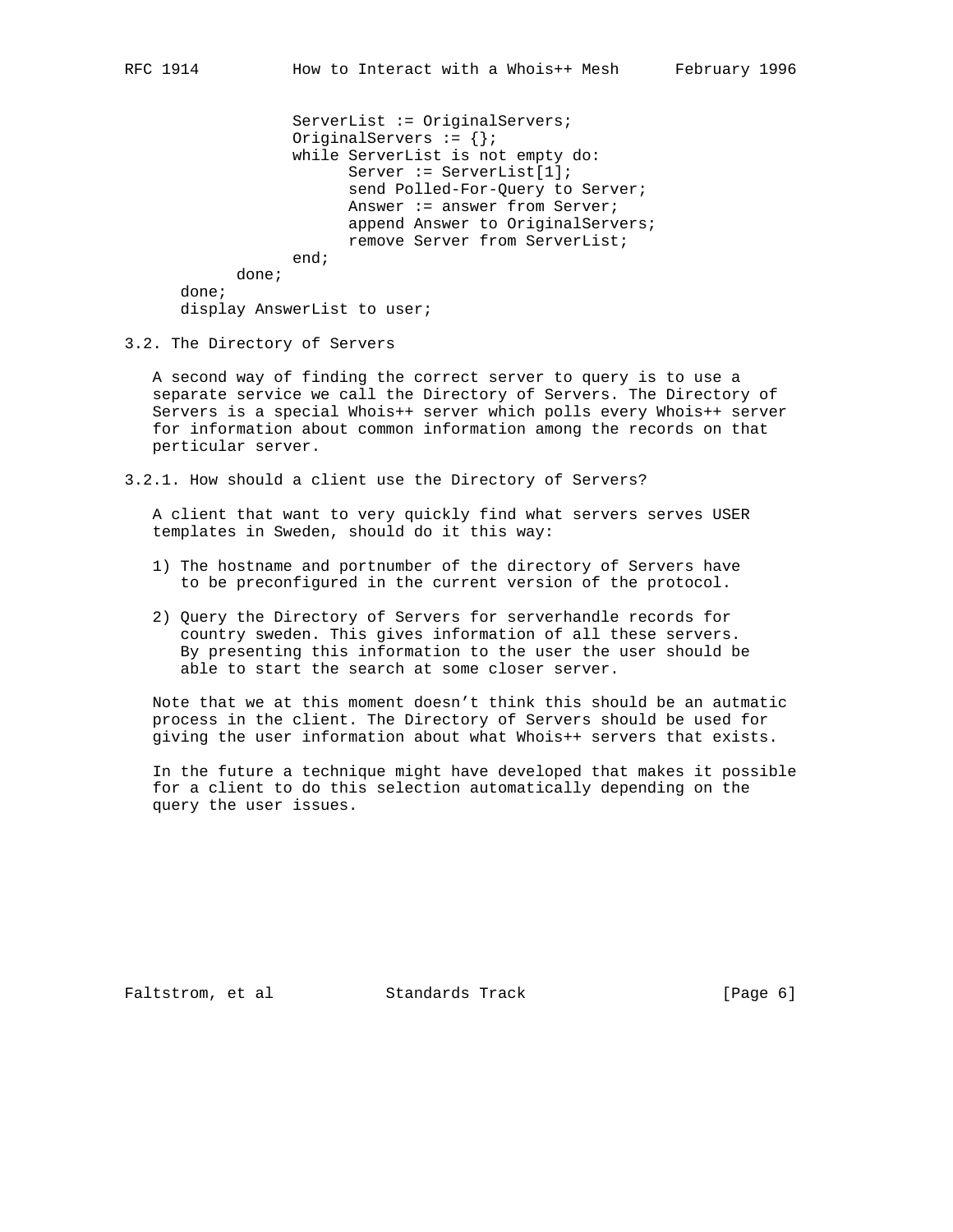3.2.2. What does the serverhandle record look like?

The attributes that must be in all serverhandle records are:

Server-Handle: The handle for this server.<br>Host-Name: The (current) hostname of t The (current) hostname of this server. Host-Port: The (current) portnumber for this server. Part from that information, the record can include other attributes like: Admin-Name: Patrik Faltstrom Admin-Email: paf@bunyip.com Admin-Phone: +1-514-875-8611 Organization-Name: Bunyip Information Systems Inc. Description: USER information Menu-Item: World (Bunyip Information Systems inc) City: Montreal State: Quebec Country: Canada : : (Other attributes that can identify all records on this server, for example domainname) The information in the Navigation record is intended to be presented to a user. 3.2.3. Example

 An example of how an interaction with the Directory of Servers is done follows. The characters '<' and '>' displays if it is the client ('<') or responding server ('>') which is responsible for the output:

- > % 220-This is services.bunyip.com running Bunyip-Whois++: DIGGER 1.0.5 > % 220 Ready to go!
- < template=serverhandle and bunyip
- > % 200 Search is executing
- > # FULL SERVERHANDLE BUNYIPCOM01 BUNYIPCOM01
- > SERVER-HANDLE: BUNYIPCOM01
- > HOST-NAME: services.bunyip.com
- > HOST-PORT: 63
- > ADMIN-NAME: Patrik Faltstrom
- > ADMIN-EMAIL: paf@bunyip.com
- > ORGANIZATION-NAME: Bunyip Information Systems Inc.
- > DESCRIPTION: USER information
- > DESCRIPTION: Directory of Servers
- > DESCRIPTION: Toplevel Index server in the world

Faltstrom, et al Standards Track [Page 7]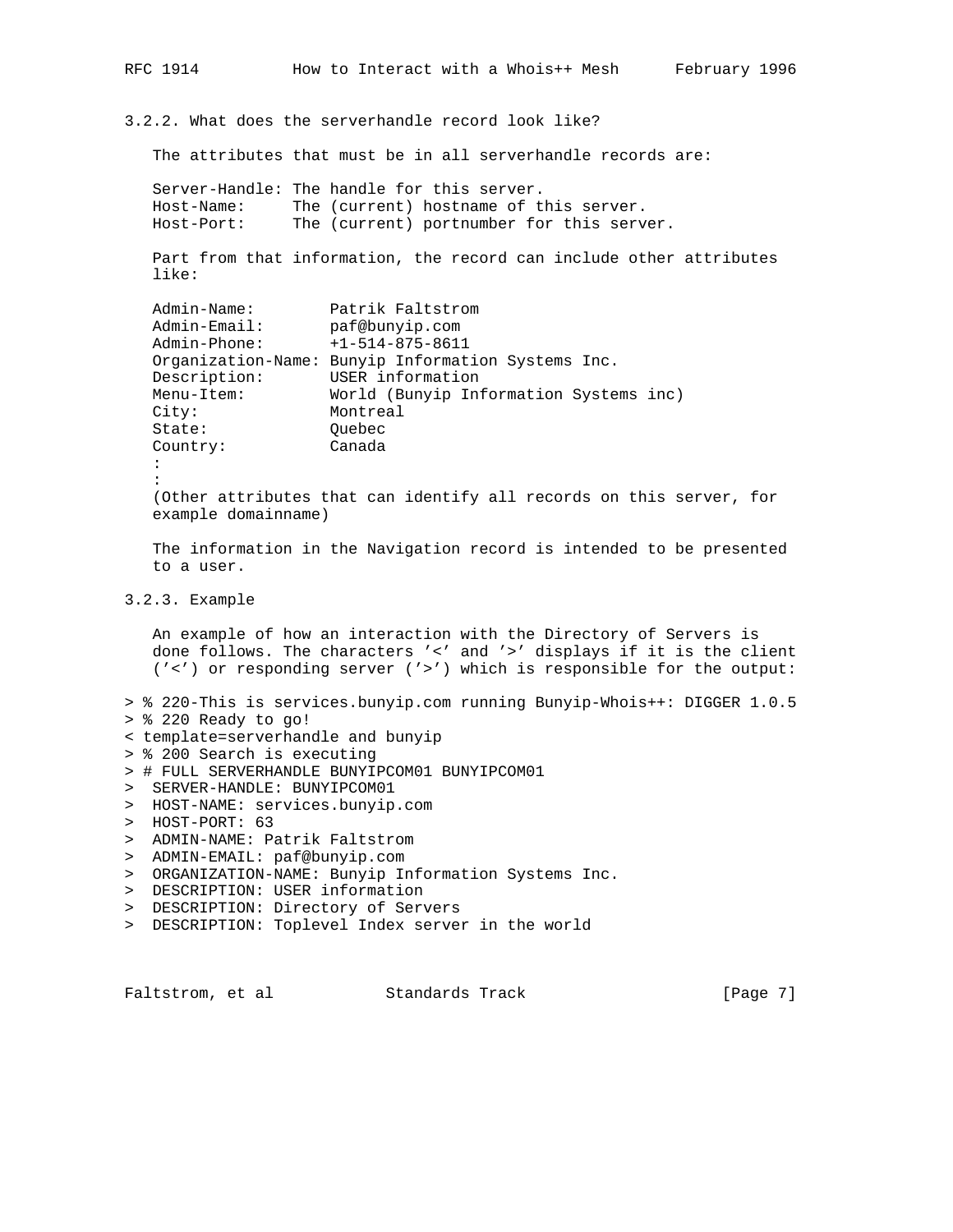> MENU-ITEM: World (Bunyip Information Systems inc) > CITY: Montreal > COUNTRY: Canada > # END > > # FULL SERVERHANDLE BUNYIPCOM01 BUNYIPCOM02 > SERVER-HANDLE: BUNYIPCOM02 > HOST-NAME: services.bunyip.com > HOST-PORT: 7778 > ADMIN-NAME: Patrik Faltstrom > ADMIN-EMAIL: paf@bunyip.com > ORGANIZATION-NAME: Bunyip Information Systems Inc. > DESCRIPTION: USER information > MENU-ITEM: Bunyip Information Systems > CITY: Montreal > COUNTRY: Canada > # END > > % 226 Transaction complete

> % 203 Bye, bye

4. Caching

 A client can cache all information it gets from a server for some time. For example records, IP-addresses of Whois++ servers, the Directory of Services server etc.

 A client can itself choose for how long it should cache the information.

 The IP-address of the Directory of Services server might not change for a day or two, and neither might any other information.

4.1. Caching a Whois++ servers hostname

 An example of cached information that might change is the chached hostname, IP-address and portnumber which a client gets back in a servers-to-ask response. That information is cached in the server since the last poll, which might occurred several weeks ago. Therefore, when such a connection fails, the client should fall back to use the serverhandle insted, which means that it contacts the Directory of Services server and queries for a server with that serverhandle. By doing this, the client should always get the last known hostname.

Faltstrom, et al Standards Track [Page 8]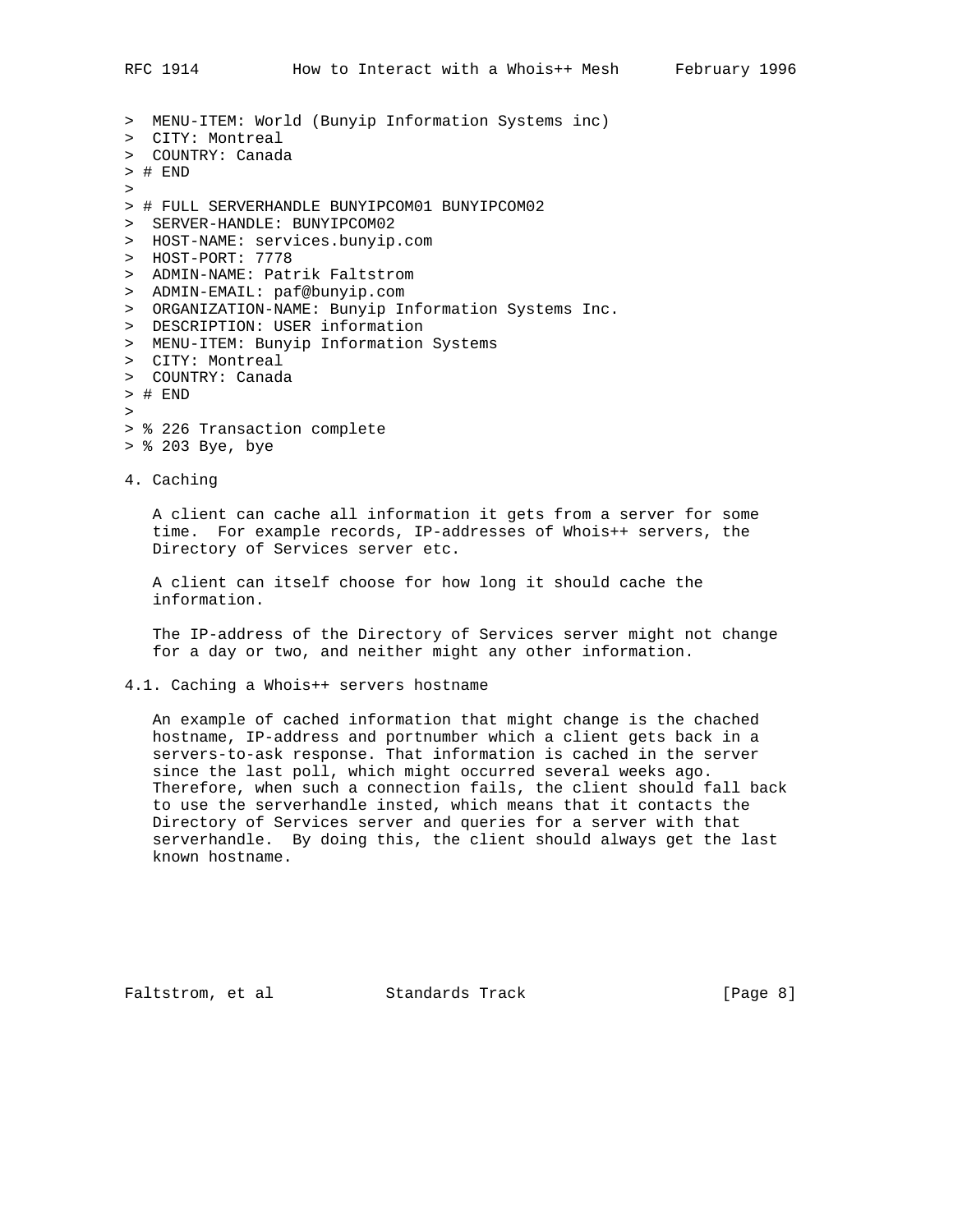An algorithm for this might be:

```
 response := servers-to-ask response from server A
IP-address := find ip-address for response.hostname in DNS
connect to ip-address at port response.portnumber
if connection fails {
  connect to Directory of Services server
  query for host with serverhandle response.serverhandle
  response := response from Directory of Services server
  IP-address := find ip-address for response.hostname in DNS
  connect to ip-address at port response.portnumber
  if connection fails {
       exit with error message
  }
 }
 Query this new server
```
5. Security Considerations

 Security considerations when using the Whois++ protocol is described in [Deutsch94].

 A client should be able to have a "blacklist" of servers it should not query, because it might happen that fake Whois++ servers is put up on the net. When such a fake Whois++ servers is found, a user should be able to configure it's client to never query this server.

 Note that a client should be careful when expanding a query by either using normal expansion or using the directory of servers. A query might take a long time, so a user should be able to quit in the middle of such a transaction. This is though more a question of user interaction than a plain security issue.

- 6. References
	- [Deutsch94] Deutsch P., Schoultz R., Faltstrom P., and C. Weider, "Architecture of the Whois++ service", RFC 1835, August 1995.
	- [Weider94] Weider C., Fullton J., and S. Spero, "Architecture of the WHOIS++ Index Service", RFC 1913, February 1996.

Faltstrom, et al Standards Track [Page 9]